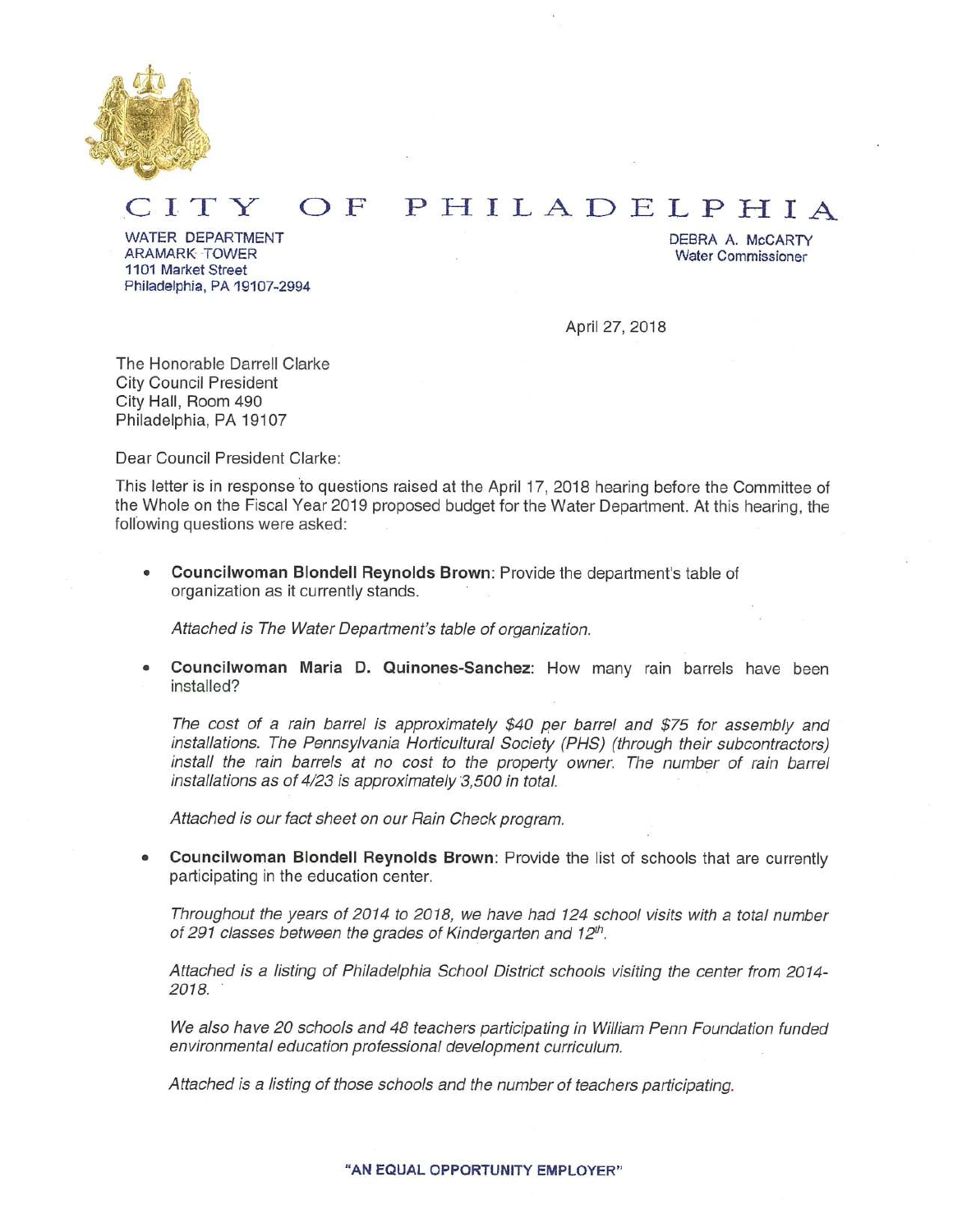• Councilman Allan Domb: Provide FY18 year-to-date total obligations and estimates, plus expected increases projected for the remainder of the Fiscal Year.

As detailed in the table below, and as also part of the Department's third quarter budget update, we have reduced payroll estimates by \$1.7 million, contracted services by \$1.9 million and materials / supplies by \$2 million. The Department typically does not project under spending until after the winter season due to various impacts on our system from extreme weather.

|                                            | <b>Fiscal Year 2018</b> |                      |                                |                                         |  |
|--------------------------------------------|-------------------------|----------------------|--------------------------------|-----------------------------------------|--|
|                                            |                         |                      |                                | Dept. Projection                        |  |
|                                            |                         | <b>Full Year</b>     | Surplus / (Deficit)            |                                         |  |
|                                            | Original                | Current              | Current                        | Current<br>Target<br><b>Budget Plan</b> |  |
|                                            | Adopted<br>Budget       | Dept.                | Adopted                        |                                         |  |
|                                            |                         | Projection           | Budget                         |                                         |  |
| <b>OBLIGATIONS / APPROPRIATIONS</b>        |                         |                      |                                |                                         |  |
| Class 100 - Payroll                        | 116,470,294             | 114,774,287          | 1,696,007                      | 1,696,007                               |  |
| Class 200 - Contracted Services            | 157,471,521             | 155,548,111          | 1,923,410                      | 1,923,410                               |  |
| Class 3/400 - Materials/Supplies/Equipment | 48,934,793              | 46,834,793           | 2,100,000                      | 2,100,000                               |  |
| Class 500 - Contributions, Indemnities     | 600,000                 | 600,000              | ٠                              |                                         |  |
| Class 700 - Debt Service                   | ۰                       | $\blacksquare$       | ۰                              |                                         |  |
| Class 800 - Payments to other Funds        | 71,000,000              | 71,000,000           | ۰                              |                                         |  |
| TOTAL OBLIGATIONS / APPROPRIATIONS         | S<br>394,476,608.00     | \$<br>388,757,192.23 | $\mathfrak{s}$<br>5,719,416.77 | \$5,719,416.21                          |  |

If you have any additional questions, please feel free to contact my office.

Thank you,

Debra A. McCarty Water Commissioner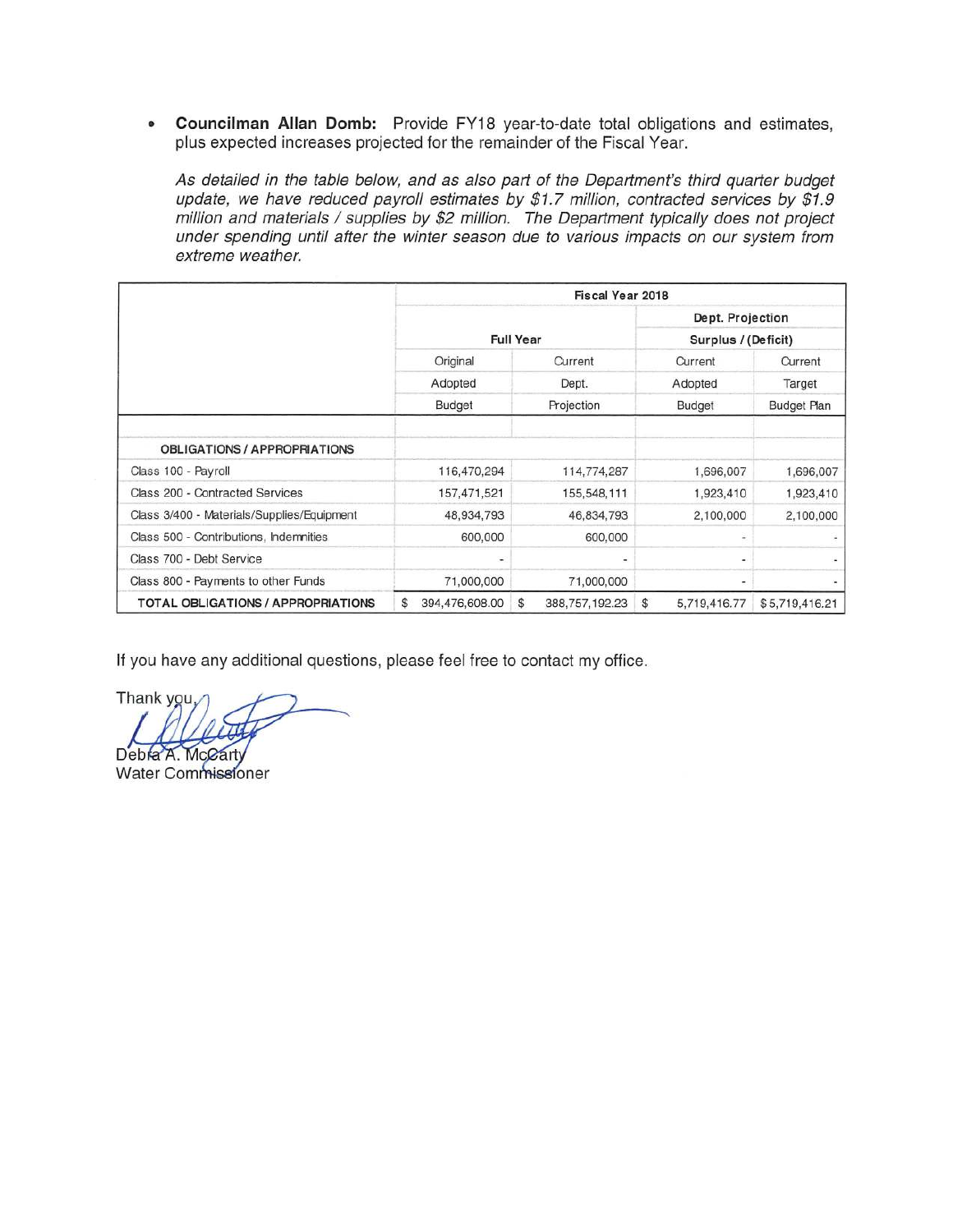## Philadelphia Water Department

12/18/17

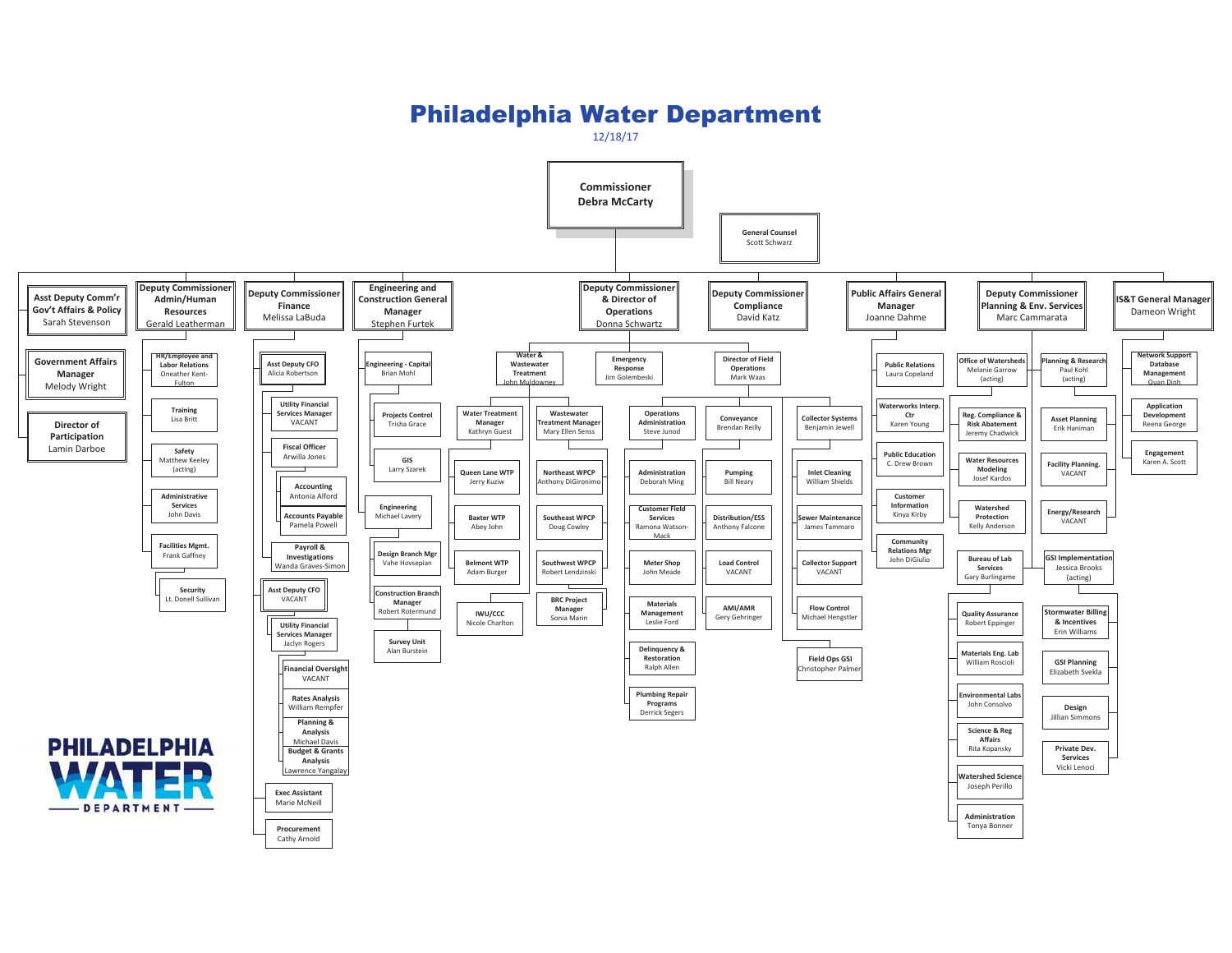# What is Rain Check?

Rain Check helps residents pay for special landscaping tools that improve the environment and beautify their homes.

## Be part of the solution

Homeowners can help protect Philadelphia's creeks and rivers while beautifying their properties. Installing green stormwater infrastructure tools like downspout planters, rain gardens, permeable pavers and rain barrels reduces pollution that would otherwise end up in our local waterways.



**Rain Gardens** This shallow, planted

depression absorbs the water that flows from a roof, patio, or yard.



**Downspout Planters**

Connected to the roof downspout, these planters absorb stormwater, irrigating plants and removing pollutants.



## **Permeable Pavers**

Specially designed pavers, stones or bricks that allow water to soak into the ground below.



**Depaving**

The removal of concrete, asphalt or other impervious surface.



## **Rain Barrels**

These storage containers connect to a downspout and capture stormwater runoff. The rain water can be reused for gardens, lawns and washing cars.

### visit **www.pwdraincheck.org**









A Philadelphia Water Department program.

*Managed by the Pennsylvania Horticultural Society in partnership with the Sustainable Business Network.*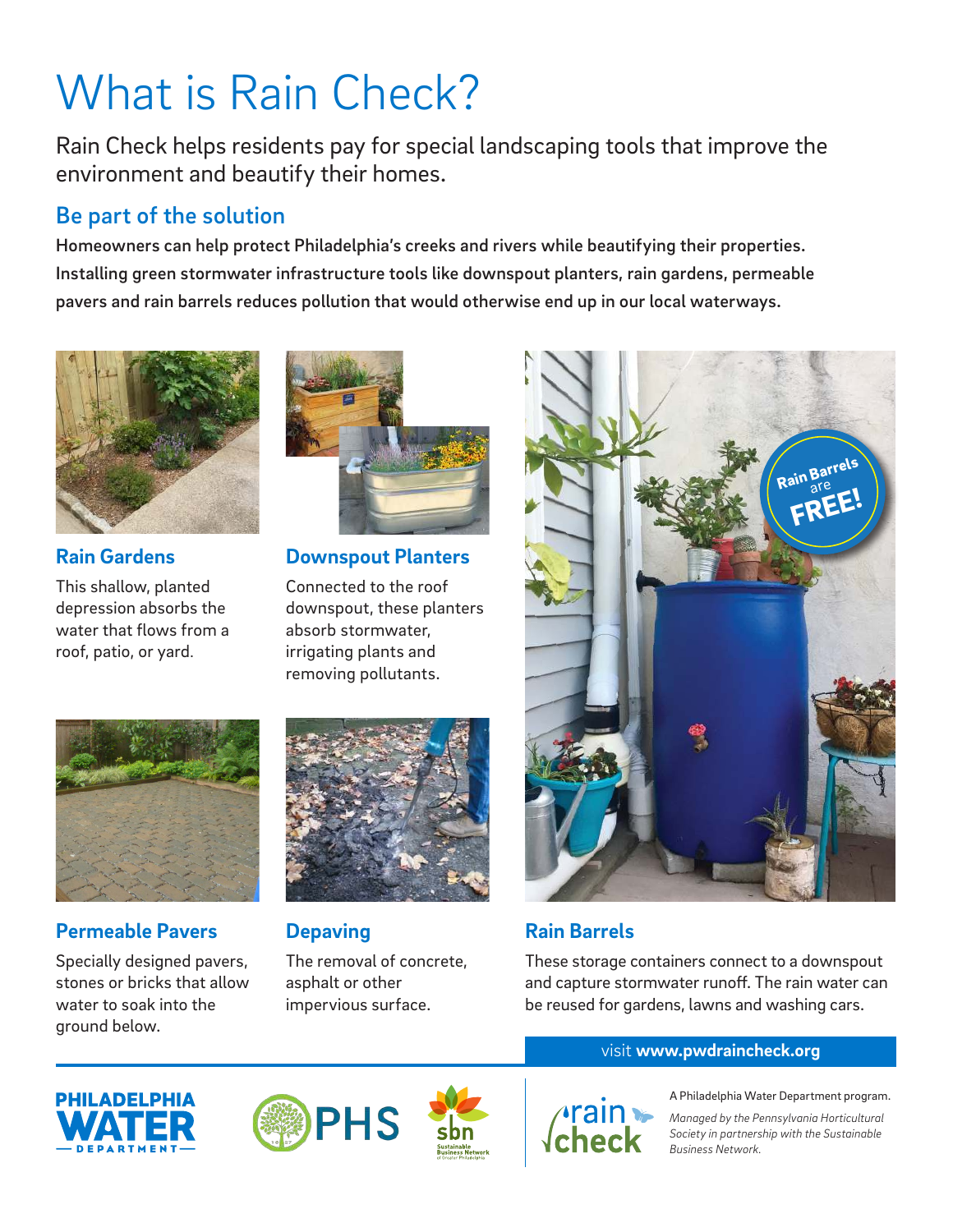

**When sharing Rain Check projects on social media, please tag the three partner organizations:**







@SBNPhila @GSIPartners

## **And use these hashtags:**

| #RainCheckPHL       | #GreenCityCleanWaters |
|---------------------|-----------------------|
| #GreenInfrastucture | #CleanWatersPHL       |
| #PHSgardening       | #BuildBeauty          |

## **Not on social media?**

Email your photos to Jeanne.Waldowski@phila.gov

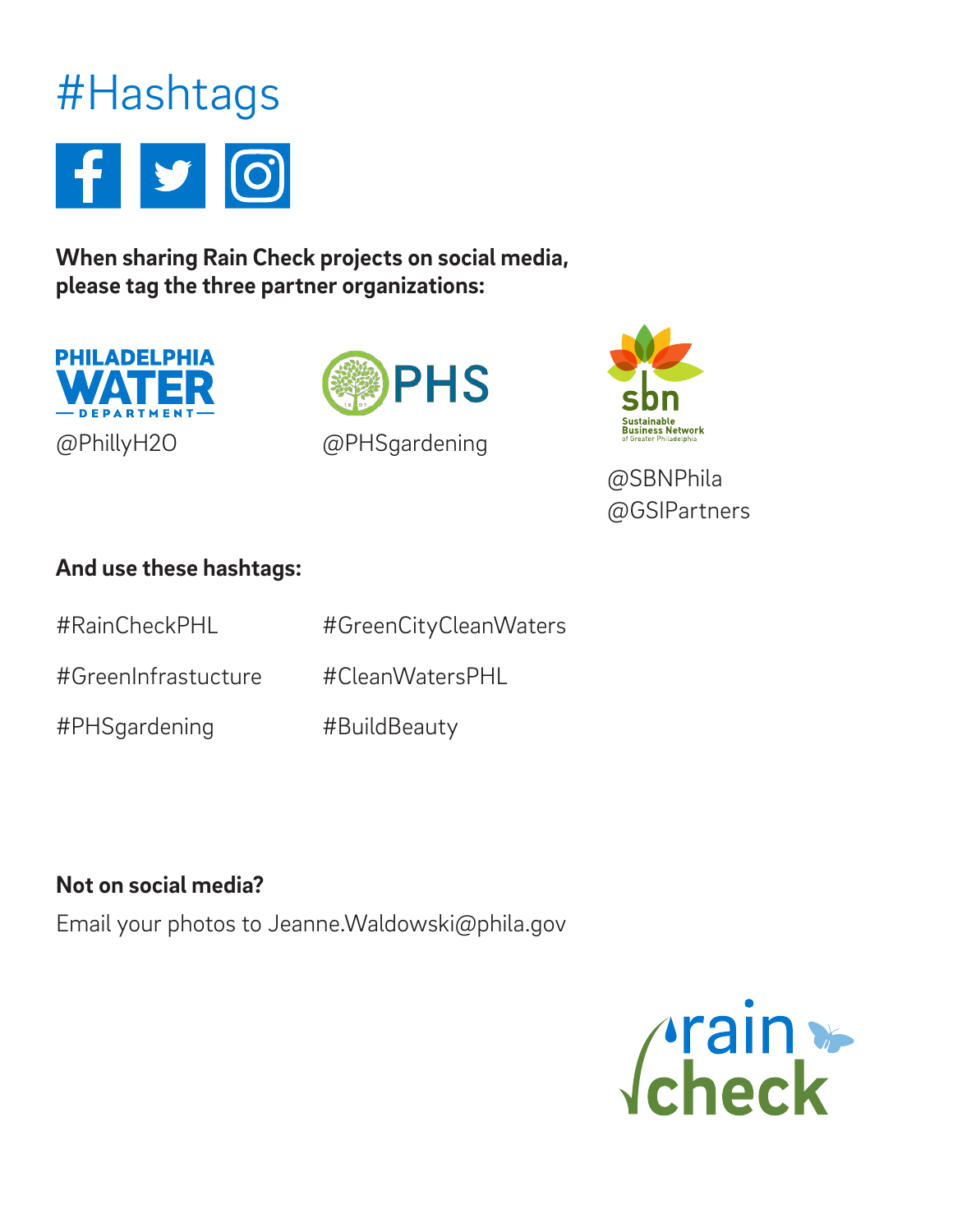|                                               |                 |                       | <b>Times visited between</b> |
|-----------------------------------------------|-----------------|-----------------------|------------------------------|
| <b>Philadelphia Schools Visiting FWWIC</b>    | <b>Zip Code</b> | <b>Grades visited</b> | 2014 - April 2018            |
| Philadelphia Learning Academy-North           | 19111           | 9th-12th              | 2                            |
| Walter B. Saul High School                    | 19128           | 9th-12th              | 5                            |
| Parkway Center High School                    | 19123           | 9th-12th              | $\overline{2}$               |
| Albert M. Greenfield School                   | 19103           | 4th                   | 6                            |
| John Barry Elementary School                  | 19139           | 2nd                   | 3                            |
| <b>Edward Gideon Elementary School</b>        | 19121           | 1st-2nd               | 7                            |
| Woodrow Wilson Middle School                  | 19111           | 7th                   | 5                            |
| James G. Blaine Elementary School             | 19121           | 6th                   | 3                            |
| Philadelphia High School for Girls            | 19141           | 9th-12th              | $\mathbf{1}$                 |
| <b>FACTS Charter School</b>                   | 19123           | 6th                   | 3                            |
| Juniata Park Academy                          | 19124           | 6th-7th               | 5                            |
| <b>Belmont Charter School</b>                 | 19104           | 6th                   | 1                            |
| Joseph H. Brown Elementary School             | 19136           | 3rd-4th               | $\mathbf{1}$                 |
| Joseph Pennell Elementary School              | 19141           | 2 <sub>nd</sub>       | 1                            |
| Chester A. Arthur School                      | 19146           | $K-1st$               | 7                            |
| Global Leadership Academy Charter             | 19131           | 5th                   | $\mathbf{1}$                 |
| Thomas M. Peirce Elementary School            | 19132           | 4th                   | $\overline{2}$               |
| John Bartram High School                      | 19142           | 10th-11th             | $\mathbf{1}$                 |
| Morton McMichael Elementary                   | 19104           | 2nd                   | 3                            |
| Julia R. Masterman School                     | 19130           | 7th                   | $\mathbf{1}$                 |
| Vaux Big Picture High School                  | 19121           | 9th                   | 9                            |
| Esperanza Academy Charter School              | 19140           | 12th                  | 8                            |
| School of the Future                          | 19104           | 10th-12th             | $\overline{2}$               |
| El Centro De Estudiantes High School          | 19133           | 11th                  | 5                            |
| Samuel Gompers Elementary School              | 19131           | 4th                   | 5                            |
| <b>Shawmont School</b>                        | 19128           | 4th                   | $\mathbf{1}$                 |
| <b>Edward T. Steel School</b>                 | 19140           | 4th                   | 4                            |
| A.S. Jenks School                             | 19148           | 4th                   | $\mathbf{1}$                 |
| Northeast High School                         | 19111           | 11th-12th             | 1                            |
| J.S. Jenks Academy                            | 19118           | 1st                   | 8                            |
| Charter High School for Architecture + Design | 19106           | 11th-12th             | $\mathbf{1}$                 |
| General Philip Kearny School                  | 19123           | 5th                   | 3                            |
| C.C.A. Baldi Middle School                    | 19115           | 7th-8th               | $\overline{2}$               |
| Robert Morris Elementary School               | 19121           | 5th                   | 3                            |
| Mary McLeod Bethune Elementary                | 19140           | 3rd                   | 7                            |
| Henry C. Lea School                           | 19139           | 7th                   | $\mathbf{1}$                 |
| Paul L. Dunbar School                         | 19122           | 7th                   | 1                            |
| Charles W. Henry School                       | 19119           | 2nd                   | 3                            |
| Eliza B. Kirkbride School                     | 19147           | 6th                   | 3                            |
| Pan American Academy Charter School           | 19133           | 3rd                   | 4                            |
| Alternative Middle Years at James Martin      | 19134           | 6th-8th               | 3                            |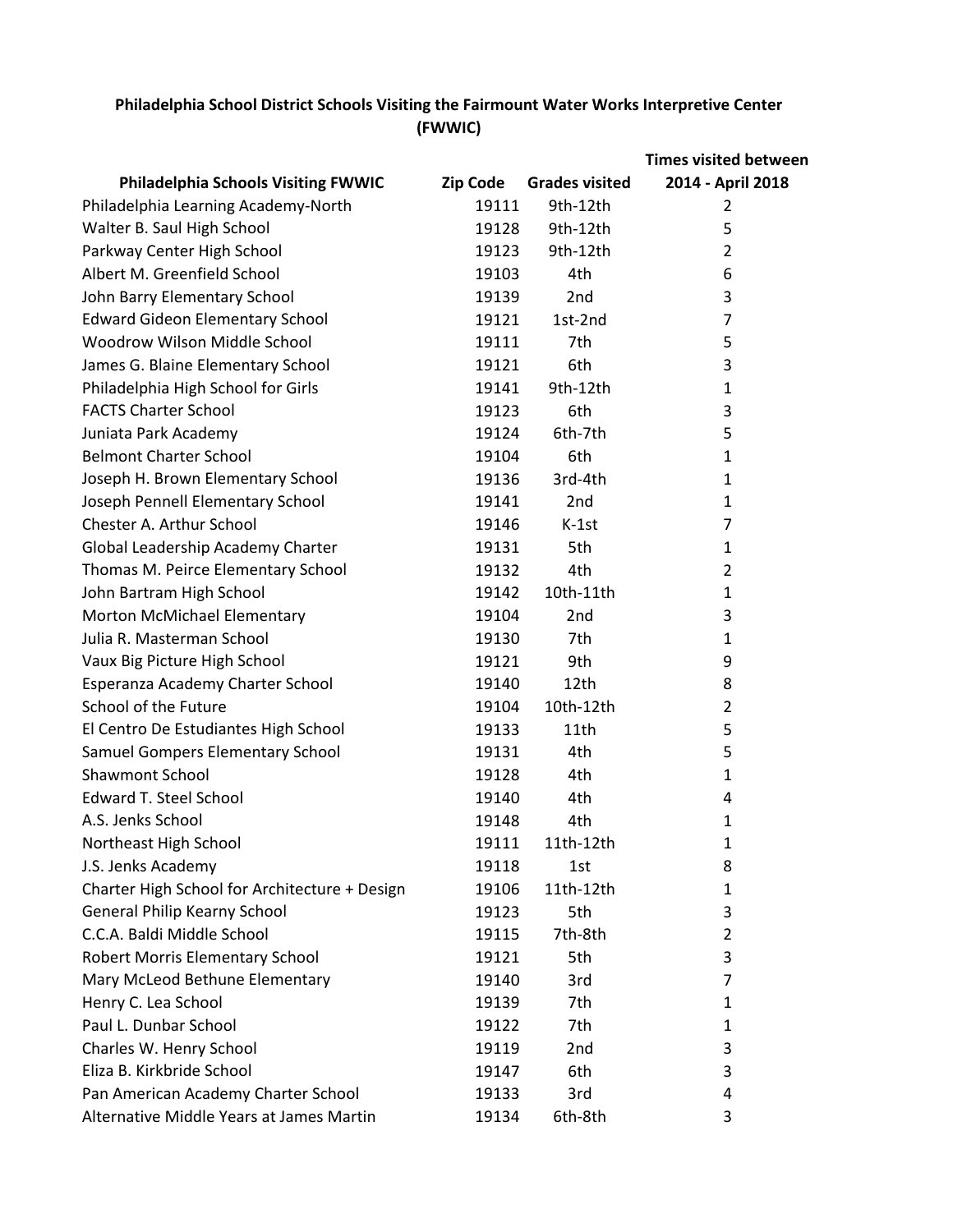|                                            |                 |                       | <b>Times visited between</b> |
|--------------------------------------------|-----------------|-----------------------|------------------------------|
| <b>Philadelphia Schools Visiting FWWIC</b> | <b>Zip Code</b> | <b>Grades visited</b> | 2014 - April 2018            |
| Sankofa Freedom Academy Charter            | 19125           | 8th                   | 2                            |
| F. Amedee Bregy Elementary School          | 19145           | 8th                   | 1                            |
| Russell H. Conwell Middle School           | 19134           | 5th-8th               | 1                            |
| <b>Thomas Mifflin School</b>               | 19129           | 4th                   | 3                            |
| <b>Inquiry Charter School</b>              | 19104           | 2nd                   | 1                            |
| Mastery Charter School at Gratz            | 19140           | 11th                  | $\overline{2}$               |
| James R. Lowell Elementary School          | 19120           | 3rd                   | $\overline{2}$               |
| Wissahickon Charter School                 | 19144           | 4th                   | 13                           |
| Grover Washington Jr. Middle School        | 19120           | 6th-8th               | $\mathbf{1}$                 |
| George Washington High School              | 19116           | 9th-12th              | 1                            |
| Benjamin Franklin High School              | 19130           | 9th-12th              | $\overline{2}$               |
| Laura H. Carnell Elementary ESL Class      | 19111           | 1st-5th               | 3                            |
| Horatio B. Hackett School                  | 19125           | 4th                   | $\mathbf{1}$                 |
| <b>Taggart Elementary School</b>           | 19148           | 6th                   | 1                            |
| Olney Charter High School                  | 19120           | 12th                  | $\overline{2}$               |
| Anderson Elementary School                 | 19143           | 3rd                   | $\overline{2}$               |
| Marian Bracetti Academy Charter            | 19125           | 6th-8th               | 2                            |
| <b>McCall Elementary School</b>            | 19106           | 3rd                   | 5                            |
| Thomas G. Morton Elementary                | 19142           | К                     | 7                            |
| <b>Bache-Martin Elementary School</b>      | 19130           | 6th                   | $\mathsf 3$                  |
| Cook-Wissahickon Elementary School         | 19128           | 7th                   | $\overline{2}$               |
| James Logan Elementary School              | 19141           | 4th                   | $\mathbf{1}$                 |
| <b>Fitler Academics Plus</b>               | 19144           | 5th                   | 1                            |
| Antonia Pantoja Charter School             | 19140           | 6th                   | $\mathbf{1}$                 |
| Universal Alcorn Charter School            | 19146           | 3rd-5th               | $\mathbf{1}$                 |
| Henry W. Lawton School                     | 19135           | 4th                   | $\mathbf{1}$                 |
| Overbrook High School                      | 19131           | 9th-10th              | 1                            |
| Tilden Middle School                       | 19142           | 6th                   | 3                            |
| George W. Childs Elementary                | 19146           | 5th                   | 1                            |
| Rhawnhurst Elementary School               | 19152           | 4th                   | 1                            |
| Delaware Valley Charter High School        | 19141           | 10th-11th             | 1                            |
| Penn Treaty High School                    | 19125           | 9th-12th              | 2                            |
| Thomas K. Finletter School                 | 19030           | 4th                   | 1                            |
| <b>Edward Heston Elementary School</b>     | 19131           | 4th                   | 4                            |
| F. S. Edmonds                              | 19150           | 4th                   | 2                            |
| Samuel Powel Elementary School             | 19104           | 4th                   | $\mathbf{1}$                 |
| <b>Hamilton Disston</b>                    | 19135           | 4th                   | 3                            |
| <b>Mast Community Charter School</b>       | 19040           | 4th                   | 1                            |
| <b>Building 21</b>                         | 19122           | 9th                   | 1                            |
| Samuel Huey Elementary School              | 19143           | 2nd                   | $\overline{2}$               |
| Sheppard Isaac Elementary School           | 19133           | 4th                   | 2                            |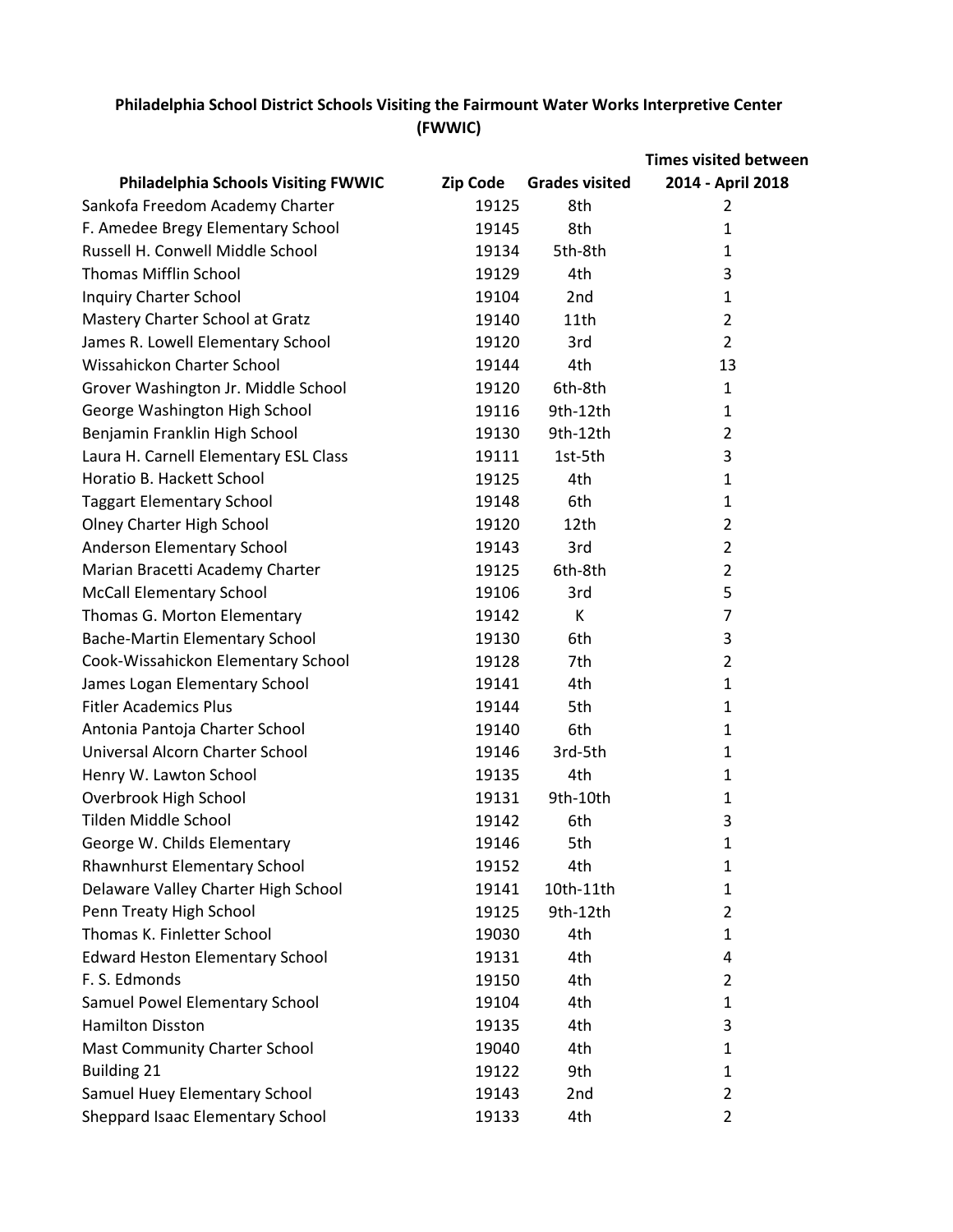|                                            |                 |                       | <b>Times visited between</b> |
|--------------------------------------------|-----------------|-----------------------|------------------------------|
| <b>Philadelphia Schools Visiting FWWIC</b> | <b>Zip Code</b> | <b>Grades visited</b> | 2014 - April 2018            |
| Ethan Allen School                         | 19149           | 8th                   | 1                            |
| John B. Kelly Elementary School            | 19144           | 5th                   | 1                            |
| James J. Sullivan Elementary School        | 19124           | K-5th                 | 1                            |
| William C. Bryant School                   | 19143           | 7th-8th               | $\mathbf{1}$                 |
| <b>Andrew Hamilton School</b>              | 19139           | 7th-8th               | 2                            |
| Penrose Elementary School                  | 19153           | 7th-8th               | 2                            |
| Lankenau High School                       | 19128           | 9th                   | $\mathbf{1}$                 |
| Philadelphia Academy Charter School        | 19116           | 3rd                   | $\mathbf{1}$                 |
| Commonwealth Charter Academy               | 19010           | 1st-12th              | 3                            |
| Independence Charter School                | 19125           | 4th                   | $\overline{2}$               |
| Science Leadership Academy at Beeber       | 19131           | 9th                   | 2                            |
| John M. Patterson School                   | 19142           | 3rd-4th               | $\mathbf{1}$                 |
| <b>Richard Wright Elementary School</b>    | 19132           | 1st                   | $\mathbf{1}$                 |
| Russell Byers Charter School               | 19147           | 4th                   | 7                            |
| Alain Locke Elementary School              | 19139           | 1st                   | 4                            |
| Southwark Elementary School                | 19148           | 7th                   | $\mathbf{1}$                 |
| <b>New Foundations Charter School</b>      | 19136           | 3rd                   | $\mathbf{1}$                 |
| S. Weir Mitchell Elementary School         | 19143           | К                     | $\mathbf{1}$                 |
| South Philadelphia High School             | 19148           | 12th                  | $\mathbf{1}$                 |
| Andrew Jackson Elementary School           | 19147           | 6th                   | $\mathbf{1}$                 |
| William D. Kelley School                   | 19121           | 6th                   | $\overline{2}$               |
| Maritime Academy Charter School            | 19137           | 8th                   | $\mathbf{1}$                 |
| Penn Alexander School                      | 19104           | 7th                   | 1                            |
| Radnor Middle School                       | 19087           | 6th-8th               | 1                            |
| Lewis C. Cassidy Academics Plus            | 19151           | 4th                   | $\overline{2}$               |
| John Hancock Middle School                 | 19154           | 6th                   | $\mathbf{1}$                 |
| George Nebinger School                     | 19147           | 7th-8th               | $\mathbf{1}$                 |
| <b>Community Academy Charter School</b>    | 19124           | 8th                   | $\mathbf{1}$                 |
| <b>Thurgood Marshall Elementary</b>        | 19120           | 5th                   | 1                            |
| James R. Ludlow Elementary School          | 19122           | 1st                   | $\mathbf 1$                  |
| Add B. Anderson Elementary School          | 19143           | 7th-8th               | 3                            |
| Green Woods Charter School                 | 19128           | 4th                   | 3                            |
| Discovery Charter School                   | 19131           | 2nd                   | $\overline{2}$               |
| <b>Meredith Elementary School</b>          | 19104           | 2nd                   | 1                            |
| <b>Gilbert Spruance Elementary School</b>  | 19149           | 6th                   | 2                            |
| Jay Cooke Elementary School                | 19141           | 4th                   | $\mathbf{1}$                 |
| LaBrum Middle School                       | 19154           | 6th                   | $\mathbf{1}$                 |
| <b>Comly Elementary School</b>             | 19116           | 4th                   | 1                            |
| <b>Carnell Elementary School</b>           | 19111           | 4th                   | 3                            |
| Francis Scott Key School                   | 19148           | 3rd-4th               | 1                            |
| Richard Allen Prep Charter School          | 19143           | 6th                   | 2                            |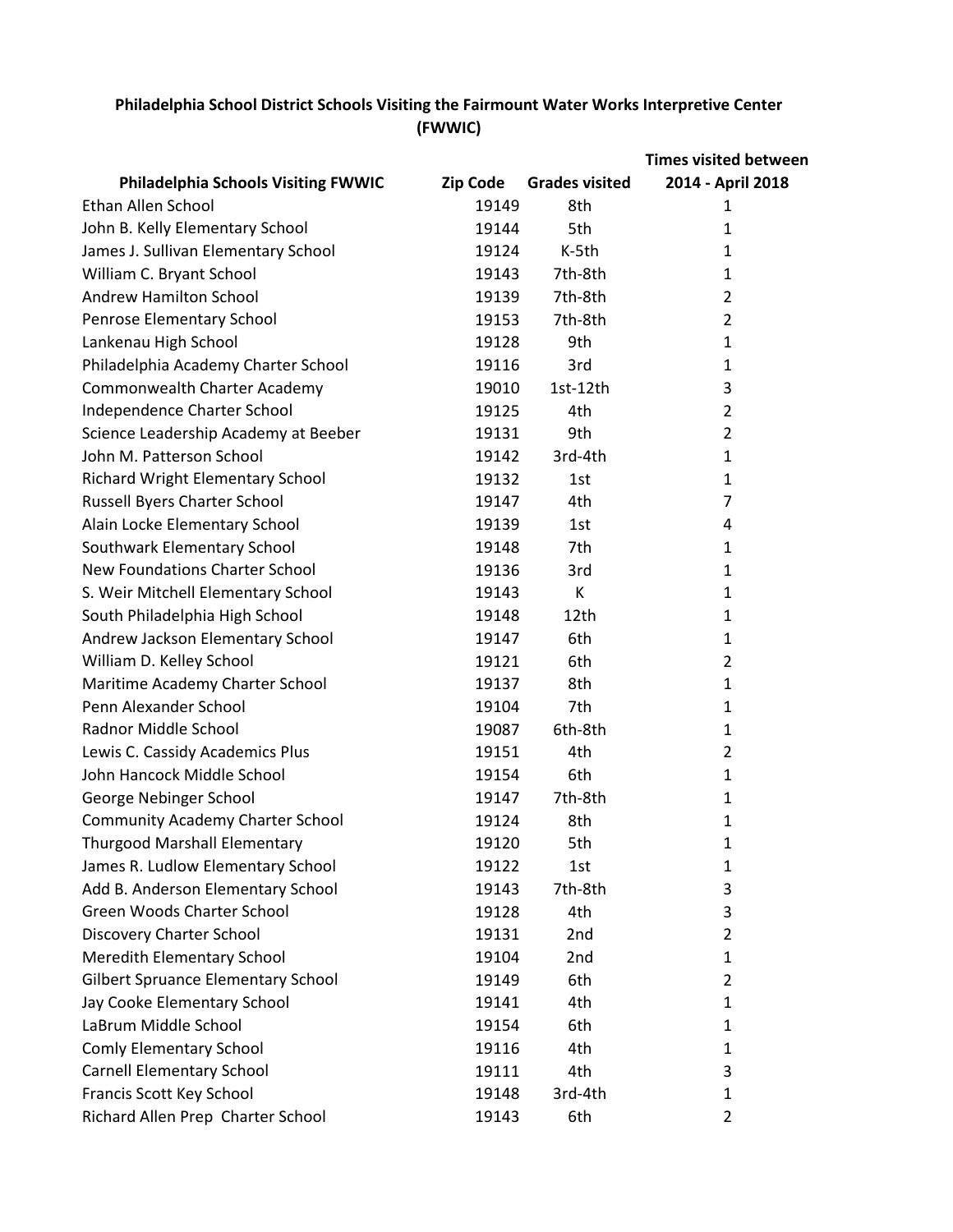|                                            |                                         |                       | <b>Times visited between</b> |
|--------------------------------------------|-----------------------------------------|-----------------------|------------------------------|
| <b>Philadelphia Schools Visiting FWWIC</b> | Zip Code                                | <b>Grades visited</b> | 2014 - April 2018            |
| Roxborough High School                     | 19129                                   | 12th                  |                              |
| <b>Total number of Schools</b>             | 124                                     |                       |                              |
|                                            | <b>Total number of classes visiting</b> |                       |                              |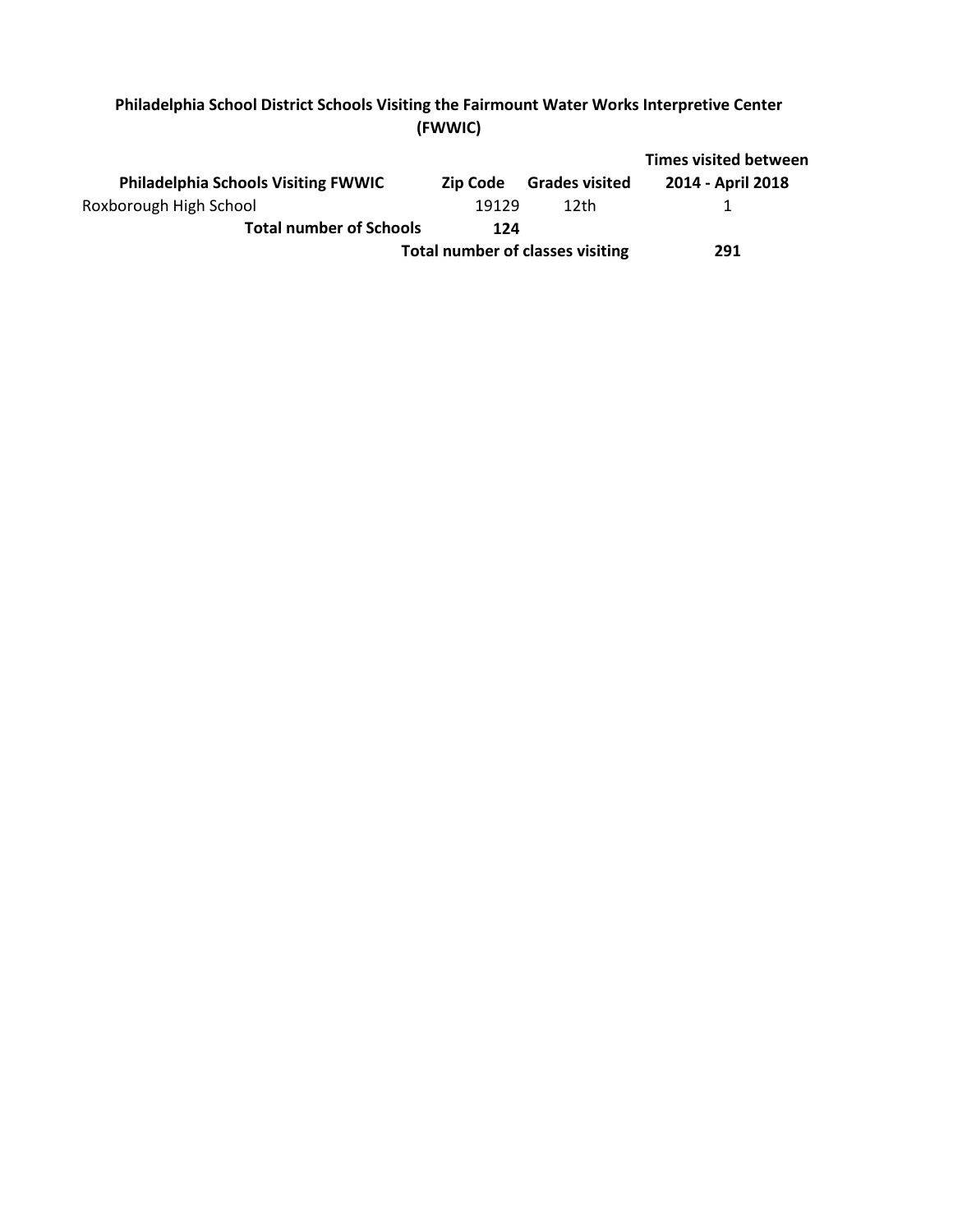### **Environmental Education Professional Development Curriculum Participation**

(2014 to Present) *William Penn Foundation Funded*

| School                                                | Zip Code | # Teachers     |
|-------------------------------------------------------|----------|----------------|
| <b>Blaine Elementary School</b>                       | 19121    | 4              |
| 3001 West Berks Street                                |          |                |
| <b>Chester A Arthur</b>                               | 19146    | 4              |
| 2000 Catharine Street                                 |          |                |
| <b>Andrew Jackson</b>                                 | 19147    | 5              |
| 1213 South 12th                                       |          |                |
| <b>Cook-Wissahickon</b>                               | 19128    | 4              |
| 201 East Salaignac Street                             |          |                |
| <b>James Dobson</b>                                   | 19127    | 4              |
| 4667 Umbria                                           |          |                |
| <b>Maritime Academy Charter</b>                       | 19137    | 3              |
| 2275 Bridge Street                                    |          |                |
| <b>LaSalle Academy</b>                                | 19122    | 2              |
| 1434 North Second                                     |          |                |
| <b>William D. Kelley</b>                              | 19121    | 4              |
| 1601 N 28th Street                                    |          |                |
| Lea                                                   | 19139    | 3              |
| 4700 Locust Street                                    |          |                |
| <b>AMY NW</b>                                         | 19128    | 2              |
| 6000 Ridge Avenue                                     |          |                |
| <b>Gideon Elemenatry</b><br>2817 West Glenwood Avenue | 19121    | $\overline{c}$ |
| <b>St Peter's School</b><br>319 Lombard               | 19147    | 2              |